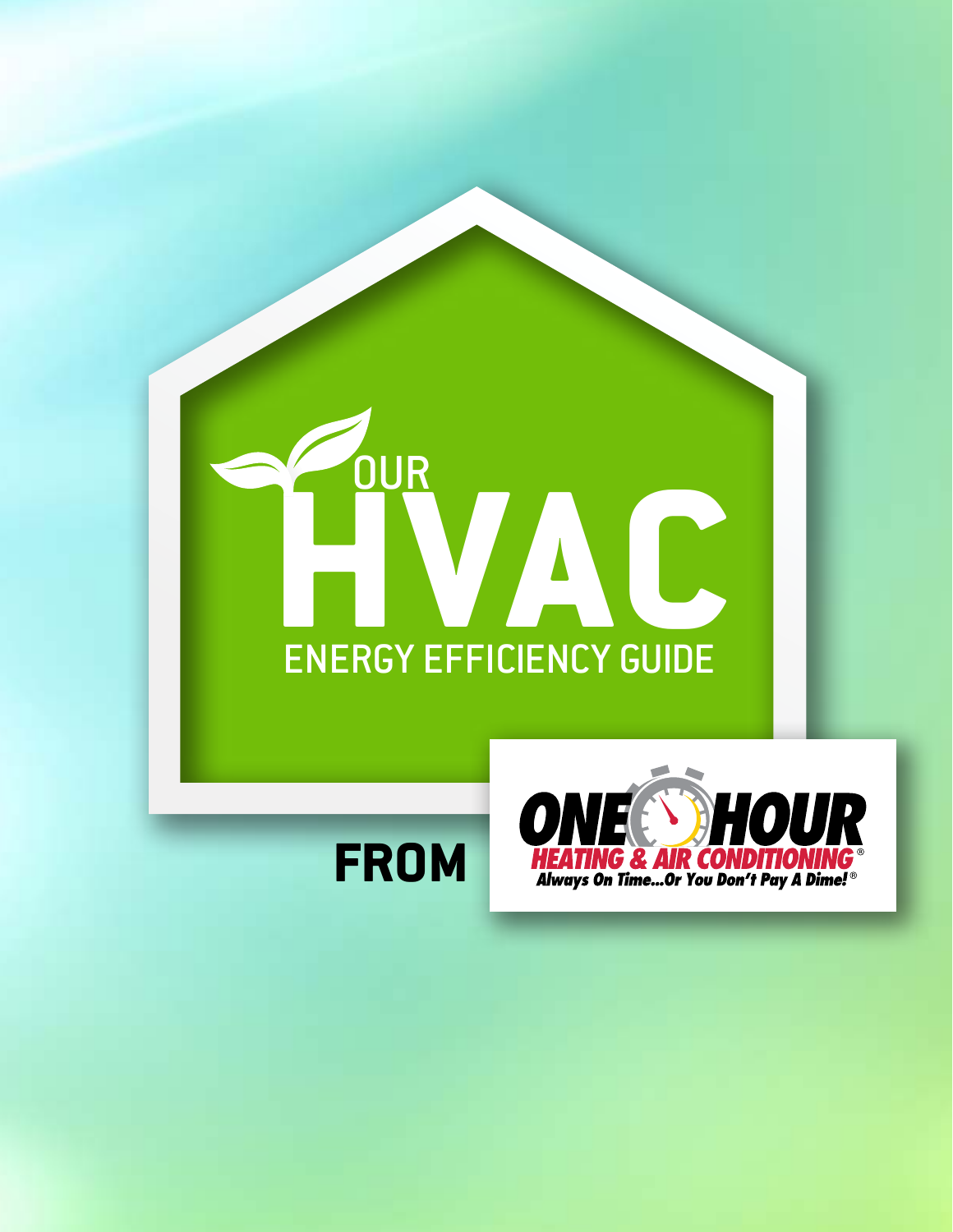Looking for ways to save energy around the house is one of the most important things a homeowner can do. You save money on your utility bills — sometimes hundreds of dollars per year — and help the environment at the same time. Efficiency features can increase the value of your home and even improve your happiness in life. At One Hour Heating & Air Conditioning, we want to help our neighbors be as energy efficient as we can. So, we've pulled together this guide for reference on how you can be more efficient in your home.

= \$\$



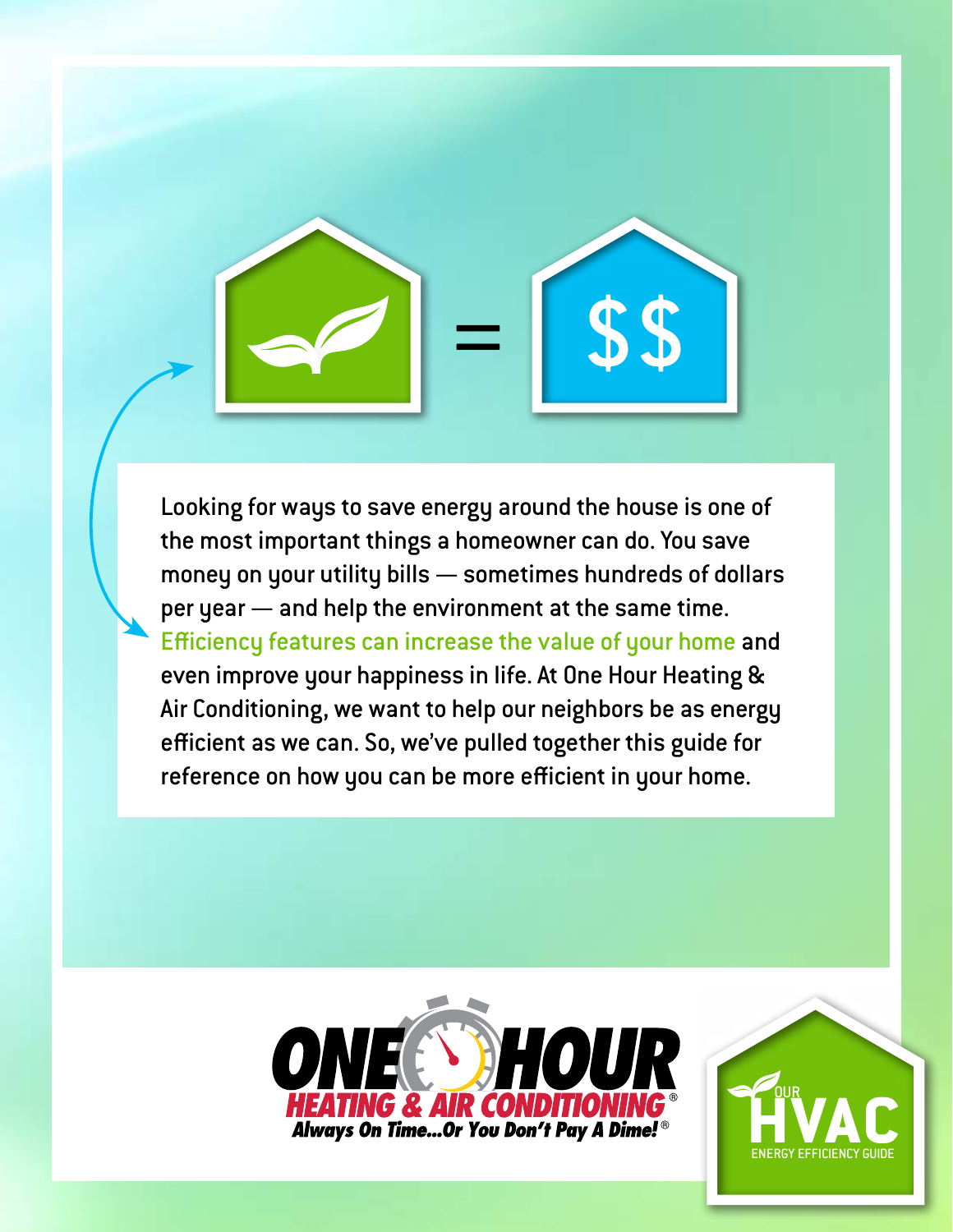### **ARE YOU TOO BUSY TO SAVE ENERGY?**

#### Plenty of people ignore measures they could be taking to improve energy efficiency, even if they are free. Why?

One answer may be that we have too many other distractions in our lives, [according to a study](http://e2e.haas.berkeley.edu/pdf/workingpapers/WP016.pdf) run by a collaboration of the University of California Berkeley, the University of Chicago and the Massachusetts Institute of Technology. The study looks at participation in the Federal Weatherization Assistance Program (WAP), in which the government provides an average of \$5,000 in efficiency upgrades to low-income families. The program is free to participants, and slashes their utility bills, freeing up money they can spend on other things. There's no apparent downside.

But in the study, only 2 percent of control group families bothered to apply to the program, and only 15 percent of households applied even after they were heavily encouraged by the researchers. The study's conclusion: There are other non-monetary costs at play. To take advantage of WAP, families have to spend time filling out paperwork, communicating with contractors and dealing with construction on their home. That's all while working, commuting, cooking and confronting other family issues.

#### **COME OUT AHEAD**

The same principle could apply to any homeowner considering efficiency measures, with or without government assistance. A family might understand the benefits of using solar panels, for example, but just not have the time or mental energy to deal with the task of researching them, contacting a vendor and going through with the installation.

In effect, the process is too daunting for some. Even with the promise of future savings, to act proactively can be too much effort. However, homeowners who do take the time to improve their efficiency are the ones who come out ahead in the end.

#### **FIND THE TIME FOR UPGRADES**

|  | ONE-TIME FIXES TO IMPROVE YOUR EFFICIENCY: |  |
|--|--------------------------------------------|--|
|  |                                            |  |

- Make sure your insulation is up to par and you seal any leaks or cracks to keep your heat and air conditioning inside.
	- Purchase Energy Star compliant appliances for maximum efficiency.
	- Install a smart thermostat to keep your heating bills down.
	- [Upgrade your light bulbs](https://www.mistersparky.com/expert-tips/) to the latest, energysaving versions.
- <sup>(988)</sup>, [Have solar panels installed](https://www.mistersparky.com/expert-tips/) **on your roof to**<br>미미 capture the energy of the sun.

#### GOOD RECURRING HABITS THAT WILL SAVE YOU MONEY:

- $\mathbf{E}$  Turn the lights out when you leave a room.
- $\overset{\textcircled{\tiny{}}}{\longrightarrow}$  Unplug your electronics when they aren't in use
- to avoid energy vampires.
- Make sure you use the energy-saving settings on your appliances.
- Schedule regular maintenance on your heating and cooling systems to keep them running at peak efficiency.

For a more comprehensive set of ideas, call a professional to give your home an energy audit and point out even more places you can upgrade your efficiency.

[Contact](https://www.onehourheatandair.com/request-appointment/) your local One Hour Heating & Air Conditioning® to schedule maintenance of your heating and cooling system, and for more ways to conserve energy in your home.

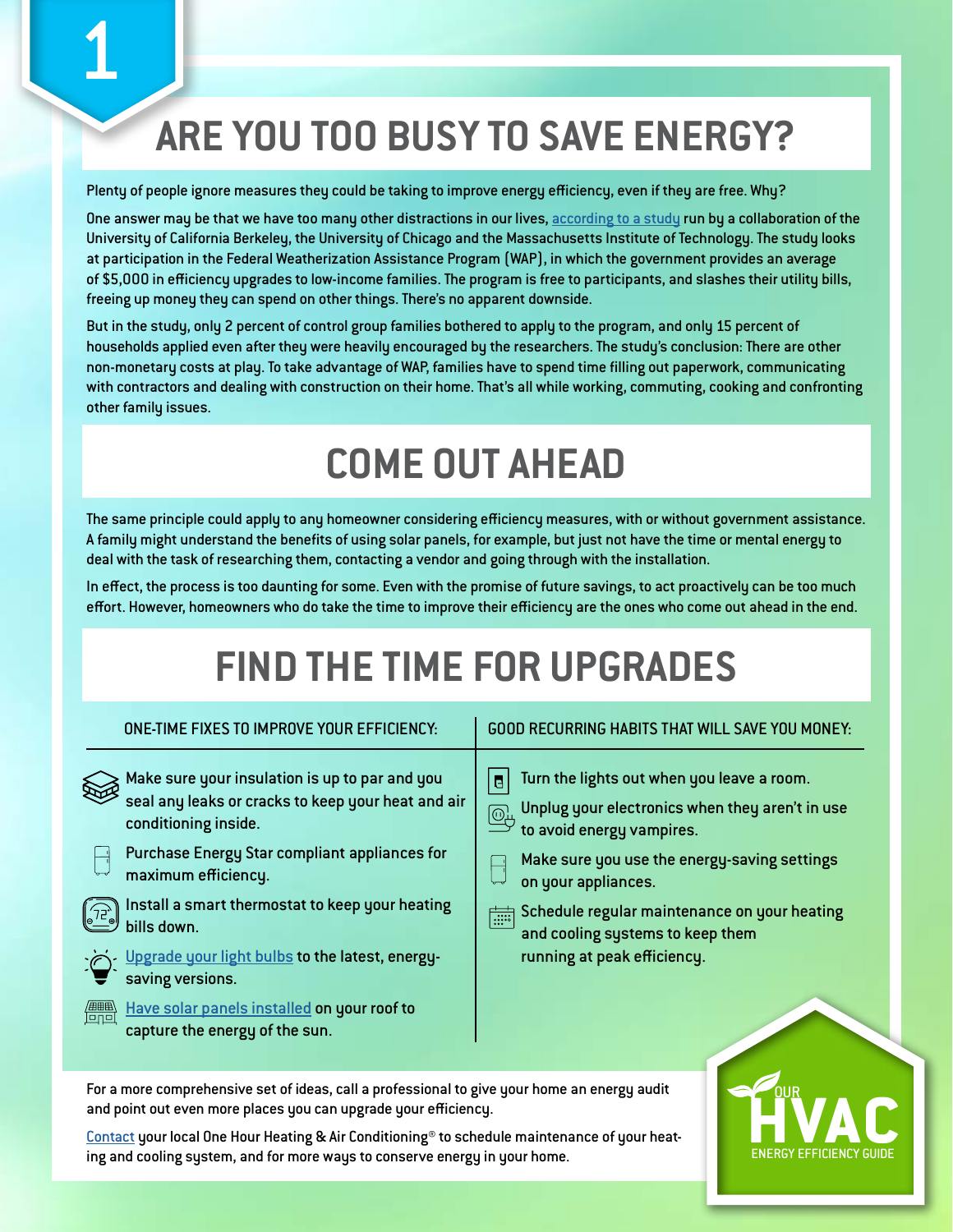#### **SAVE MONEY YEAR ROUND**

Whether you're enjoying the summer outdoors, or cooped in the house during winter, you can save money on your utility bills year-round.

| r |  |
|---|--|
| ٦ |  |
| ٠ |  |
|   |  |

**WARM MONTHS**<br>Clean your air filters regularly – You can lower your energy use 5-15% by replacing dirty ... or clogged filters.



 **Be sure to schedule maintenance on your air conditioner –** Regular maintenance will help identify the smaller problems before they become big ones. It can also help ensure that your system is running as efficiently as possible.



 **Consider a programmable thermostat –** These modern thermostats have the ability to help you save money on your electric bill and conserve energy.



 **Use ceiling fans –** The ceiling fans in your home will help cool you off and reduce the amount you use your A/C.



 **Seal your ducts –** Leaking ducts can account for about 30% of your AC system's energy use.

#### **COLD MONTHS**



 **Lower the thermostat –** According to the Department of Energy, you can save around 10% per year by lowering your thermostat 10 to 15 degrees for eight hours per day.



 **Clean your air vents –** Clean your air vents routinely to remove dust and other debris for unobstructed air flow.



**Dress for success –** Get cozy in sweaters and warm pajamas.



 **Use your fan –** Flip the directional switch so that your fan blades turn clockwise and run the fans on low speed in occupied rooms to circulate the warm air.



 **Get Smart –** Smart thermostats allow you to customize a heating schedule around your routine from anywhere with a user-friendly smartphone app.



 **Take advantage of free heat –** Open the curtains and blinds on sun-facing windows to let those warming rays right into the room.

And don't forget, your heating system and air conditioning should be tuned up every year, ideally before the heating and cooling seasons start. If you're overdue for this essential maintenance, schedule your tune-up without delay. A thorough tune-up includes several checks and adjustments that can make your heating system run more efficiently, and often makes it possible to catch and repair small problems before they can turn into expensive ordeals.



Contact One Hour Heating & Air Conditioning today to [request an appointment.](https://www.onehourheatandair.com/request-appointment/#~M9q8j23)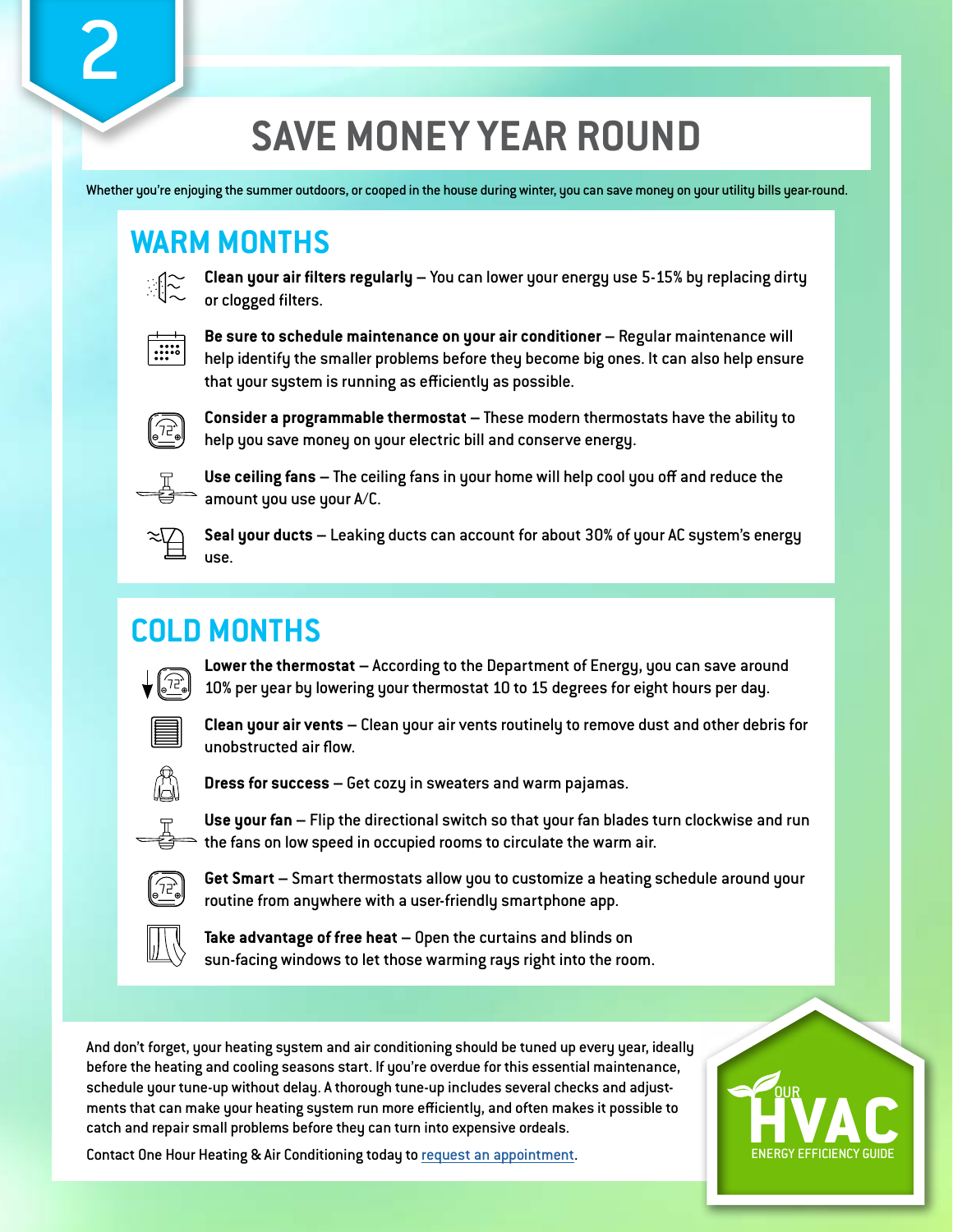#### **GREEN HOMES SELL FASTER - AND AT HIGHER PRICES**

Thinking about selling your house? One aspect to consider before putting it on the market is what kind of energy-efficiency features you have to showcase. If you can demonstrate to potential buyers that your home is equipped to save energy and keep utility bills to a minimum, you can sell it for a lot more money -- and faster, to boot.

#### **DECISION INFLUENCERS**

As many as 90 percent of people shopping for a new home consider efficiency "[very important,](http://realtytimes.com/)" according to the National Association of Homebuilders. A survey put out by the association found that efficiency features would influence the decision of 72 percent of buyers, and 61 percent would be willing to pay \$5,000 more for a house if it meant lower utility bills.

The news gets even better: According to another study, green-certified houses in California [sell for](http://content.usatoday.com/communities/greenhouse/post/2012/07/study-green-homes-sell-for-9-more-in-california/1#.YA8mKHdKiHG)  [\\$34,800](http://content.usatoday.com/communities/greenhouse/post/2012/07/study-green-homes-sell-for-9-more-in-california/1#.YA8mKHdKiHG) more than their equivalent non-green counterparts. Similar studies from Seattle, Wash., and Portland, Ore., found that greenhouses sold at a premium of 8.5 percent and 12 percent, respectively. Furthermore, the study in Seattle also found that green homes sold 22 percent faster. So not only can you make more money, efficiency upgrades could make your house so attractive that it jumps to the front of the line for prospective buyers.

3



Make sure that your real estate agent is aware of all the work you put in to "green up" your house, and that it's highlighted in the sales listing. Keep copies of your utility bills to show to buyers and let them be amazed at how low you're able to keep your monthly costs.

# **HOW CAN I INCREASE MY EFFICIENCY?**

Before it's time to sell, there are a whole host of ways to [increase the energy efficiency](https://www.mistersparky.com/expert-tips/) of your home:

- Start with simple steps like sealing any drafty areas and making sure your insulation is up to par.
	- People often sell their appliances together with the house, so when it's time to upgrade, purchase models that are Energy-Star certified to meet strict efficiency standards.
	- Use energy-efficient light bulbs like compact fluorescents or LEDs to illuminate your home on the cheap.
	- Upgrade your windows to double or even triple-pane models to keep the heat in and the cold out (and vice versa in the summertime).
	- Look for an instant or tankless water heater, and make sure your faucets are all low-flow so you keep the water bill down as well.
		- Install a smart thermostat to automatically find efficiencies and garner savings from your heating and cooling bill.

Solar panels on the roof can reduce your electricity costs dramatically.

You should also consider hiring a qualified professional to conduct an energy audit and help you find other ways to cut down on your utility spending. The best part is, even if you aren't planning on selling your house any time soon, you still get to enjoy the savings yourself every month.

To find out more about One Hour Heating & Air Conditioning Corporate or find the team of HVAC professionals closest to you, [contact us today](https://www.onehourheatandair.com/request-appointment/#~P0H7m33).

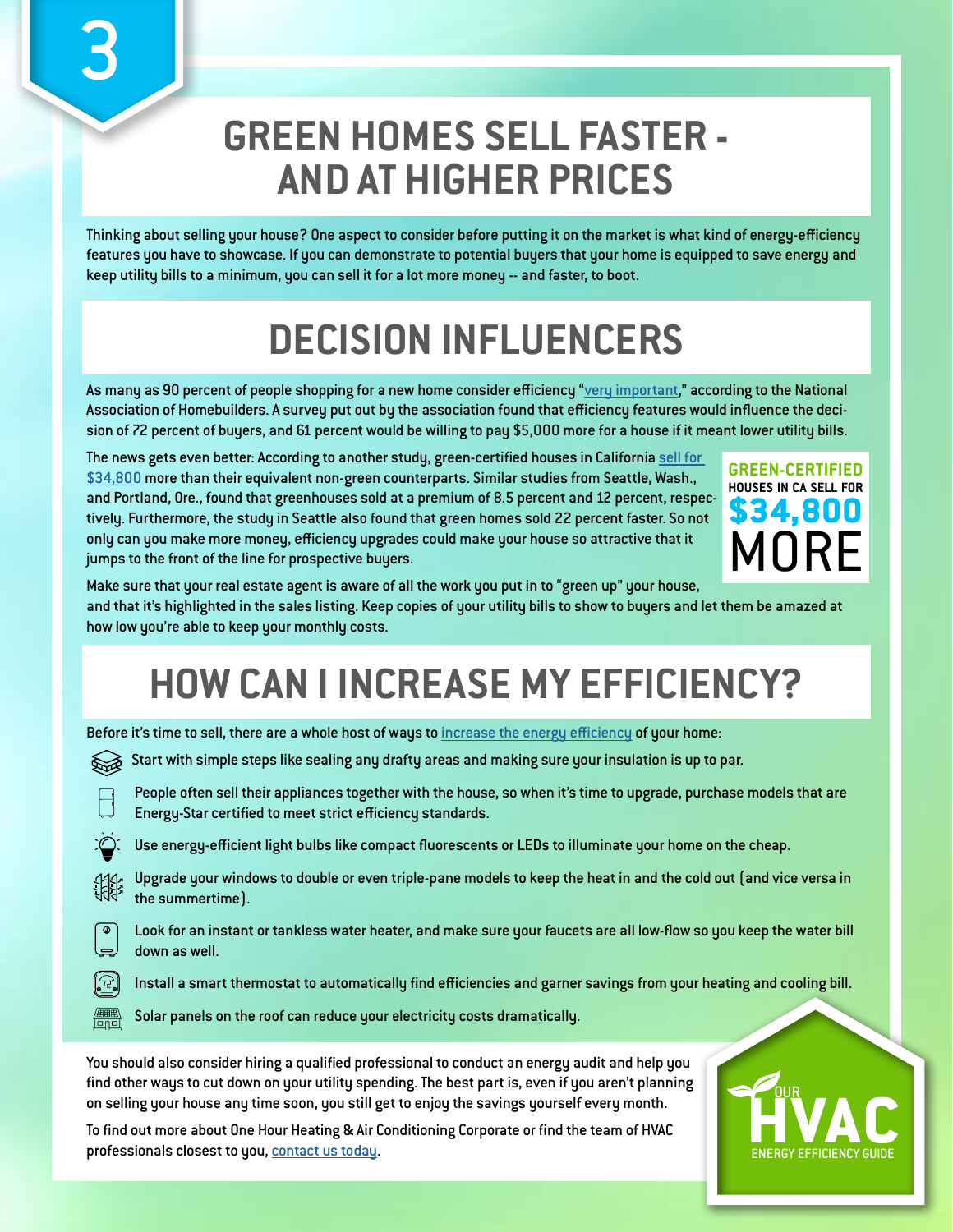#### **BUYING A BIGGER HOME MAY NOT MEAN BIGGER ENERGY BILLS**

Do you need more space for a growing family? One of the tradeoffs to buying a larger home is having to pay more in utility costs for heating, cooling, and other appliance use. However, advances in energy efficiency mean that you can offset some of that increased consumption. That means you save money and worry less about your energy use, even if you just bought the mansion you always dreamed of.

# **BIGGER HOUSES AND BIGGER HOUSEHOLDS**

We like our homes bigger. The average American home size has grown 20 percent since 1980, and we've been filling those homes with ever more electricity-dependent devices, like televisions, computers and household appliances. Fortunately, over 70 percent of the growth in household and building size has been offset by efficiency improvements, according to the



Energy Information Administration.

Total energy use by U.S. households inched up each year between 1980 and 2009, the EIA Residential Energy Consumption Survey reports. That is because of various reasons, including more households, larger households and a trend toward bigger houses. However, consumption per square foot actually dropped by 37 percent during that time period -- and if it hadn't, the total increase would have been considerably higher.

Residential energy accounted for 21 percent of total U.S. consumption in 2012 so the cumulative savings are significant. The numbers are astronomical -- residential usage

increased from 9.3 quadrillion BTUs (British thermal units) in 1980 to 10.2 quadrillion by 2012 -- and without additional efficiency measures, the total would have increased by another 3.6 quadrillion BTUs.

### **MULTIFACETED EFFICIENCY EFFORTS**

There are numerous factors driving the efficiency revolution: Stricter consumer appliance standards, local building codes geared toward efficiency and federal tax credits, in addition to awareness outreach programs and labeling efforts like the federal Energy Star program have all contributed to the reduction in consumption per square foot.

If you want to save the most energy, smaller is always better when it comes to houses. There's less space to heat and less to cool. However, if you need the extra space, take heart knowing that technological and behavioral improvements mean that a large house doesn't gobble up nearly as much energy as you might expect.





For more ideas on how to decrease your consumption, ask a home services expert to evaluate your home. He or she can help you find new ways to save no matter the size of your home.

[Contact your local One Hour Heating & Air Conditioning](https://www.onehourheatandair.com/request-appointment/#~P0H7m33) for more energy efficiency tips and advice. We're always here to help!